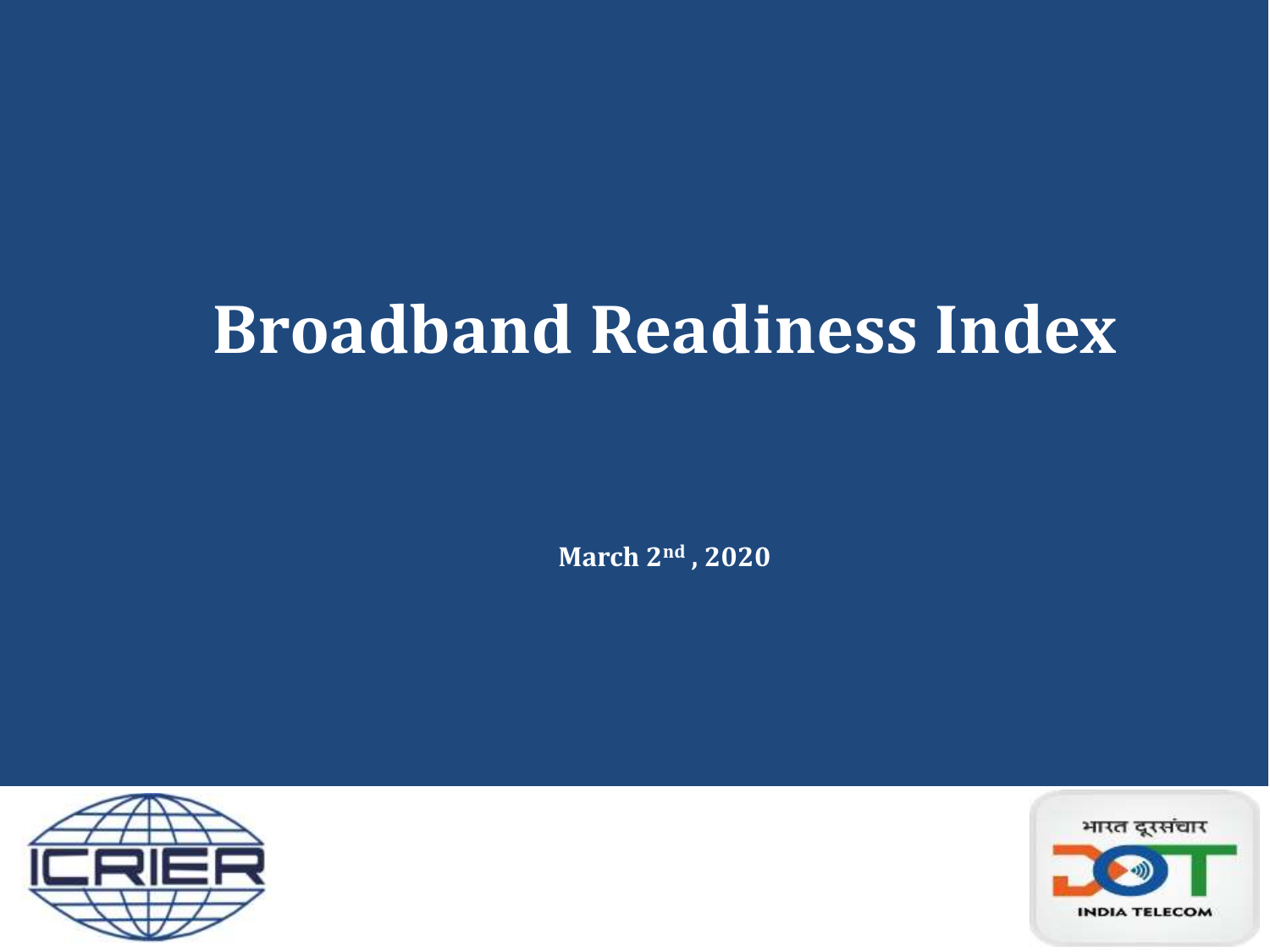### **Broadband Readiness Index: Objective and Outcomes**

- The National Digital Communication Policy (NDCP) 2018 recommends a Broadband Readiness Index for States/ UTs as a tool for states to attract investments and address Right of Way (RoW) challenges
- DoT has engaged ICRIER to undertake this exercise on an annual basis (2019-2022) for the systematic evaluation of state-performance, on metrics set out as the goals under the NDCP
- Such an exercise will provide useful insights into strategic choices made by states to optimize policy and the consequent investment allocations in ICT programmes
- The framework will not only evaluate a state's relative development but will also allow for better understanding of a state's strengths and weaknesses that can feed into evidencebased policy making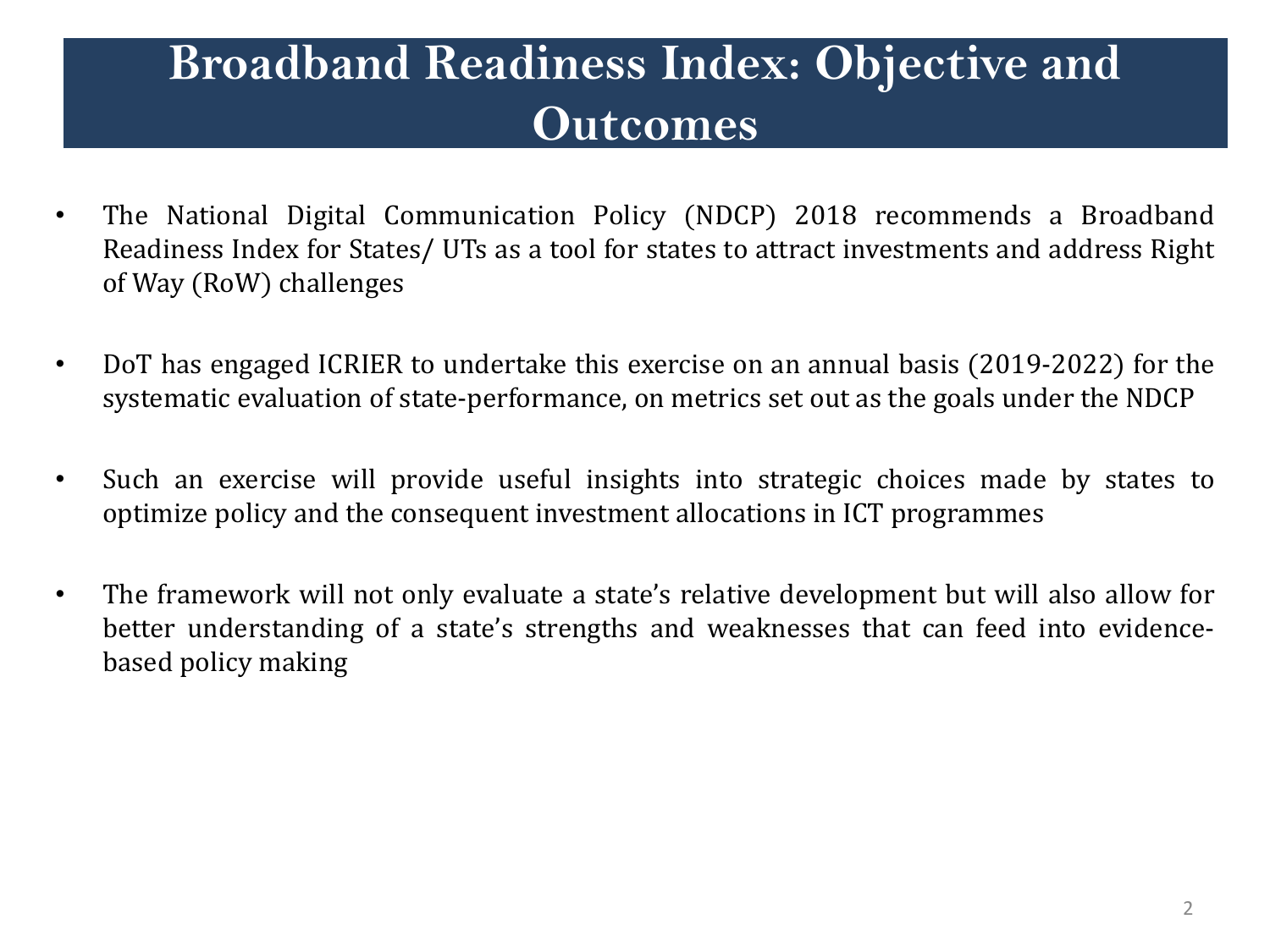### **Changing nature and magnitude of the economic impact of telecom infrastructure**

Correlation between State GDP Per capita and Mobile Penetration (Average for 2010-11 to 2017-18)

125

Capta State Domestic Product  $11.5$   $12$ 

Log Average Per C

e

Correlation between State GDP Per capita and Mobile Penetration (2017-18)



Correlation between State GDP Per capita and Fixed Internet Subscribers (Average for 2010-11 to 2017-18)



**IMPACT OF DIGITAL COMMUNICATION MOBILE PENETRATION**  $(2001 - 2018)$ A 10 % increase in mobile penetration increases output by  $1.9%$ **INTERNET SUBSCRIBER**  $(2001 - 2018)$ A 10 % increase in internet subscribers increases states GDP per capita by 3.2% **INTERNET AND MOBILE TRAFFIC**  $(2013 - 2018)$ A 10% increase in mobile and internet traffic delivers on an average 1.6 % and 3.1 % increase in GDP per capital respectively. **INVESTMENT IN TELECOMMUNICATION**  $(2010 - 2018)$ A 10% increase in investment in telecom will increase India's GDP by  $3.3%$ 

Correlation between State GDP Per capita and Fixed Internet Subscribers (2017-18)

Log Mobile Penetration

 $4.5$ 

 $3.5$ 

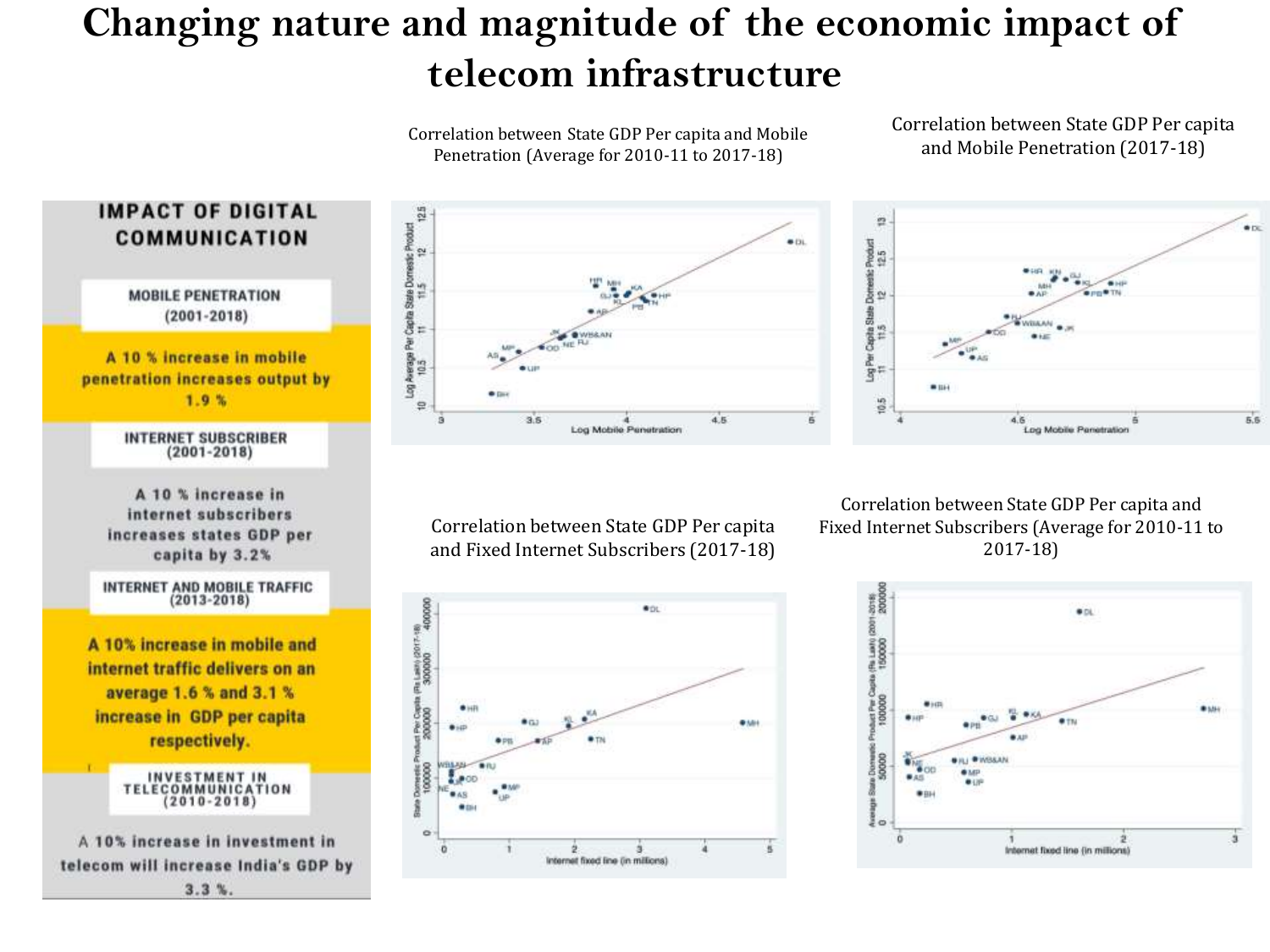## **Motivating State Competition and State Co-Operation**

- State performance is not uniform in terms of ICT penetration, adoption and policy implementation
- The Broadband Readiness Index will enable state competition and state cooperation in improving the overall digitization of the country :
	- Rankings are a good instrument to advertise, market and promote a state's image. The rankings will therefore function as an incentive to attract the attention of the domestic and global community to bring more investment, technology and talent.
	- Laggard states get an opportunity to learn from the best performing ones and also set performance and policy benchmarks
	- $\cdot$  Inputs from territorial and functional units help with strategic choices to plan investments made in government ICT programmes and processes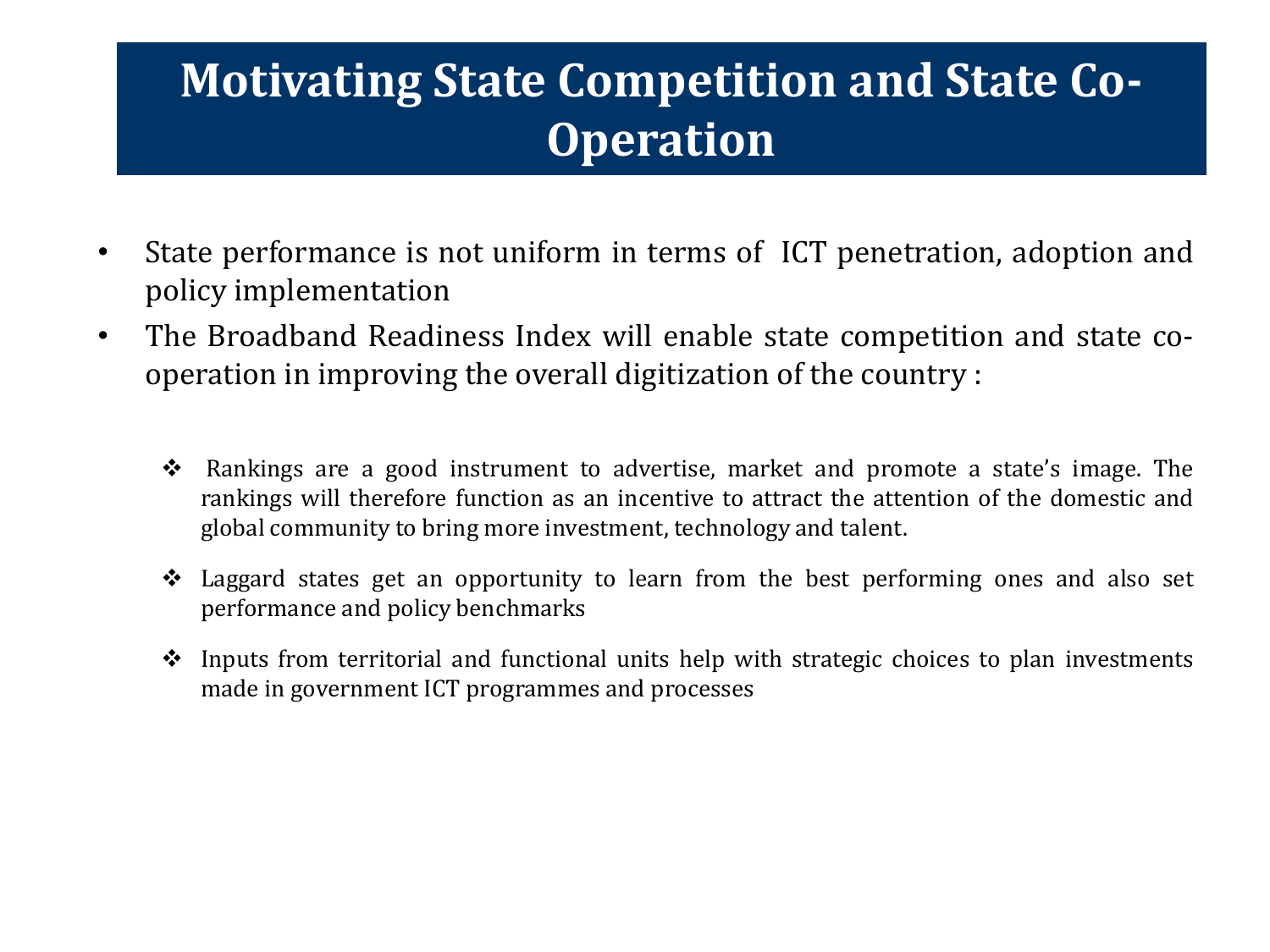## **Broadband Readiness Index: Structure**

#### The Broadband Readiness Index (2019) consists of two parts :

- Part I will focus on infrastructure development based on the measurement of nine parameters. These are discussed in the next slide.
- Part II consists of demand side parameters which will be measured, but may not be included in the estimation of the Broadband Readiness Index. It will include indicators such as percentage of households using computers/ laptops with internet connection, percentage of households with fixed broadband connection, internet users as a percentage of the population, smart phones density, percentage of households with at least one digitally literate member, etc. These parameters will be measured through a primary survey conducted by Kantar IMRB.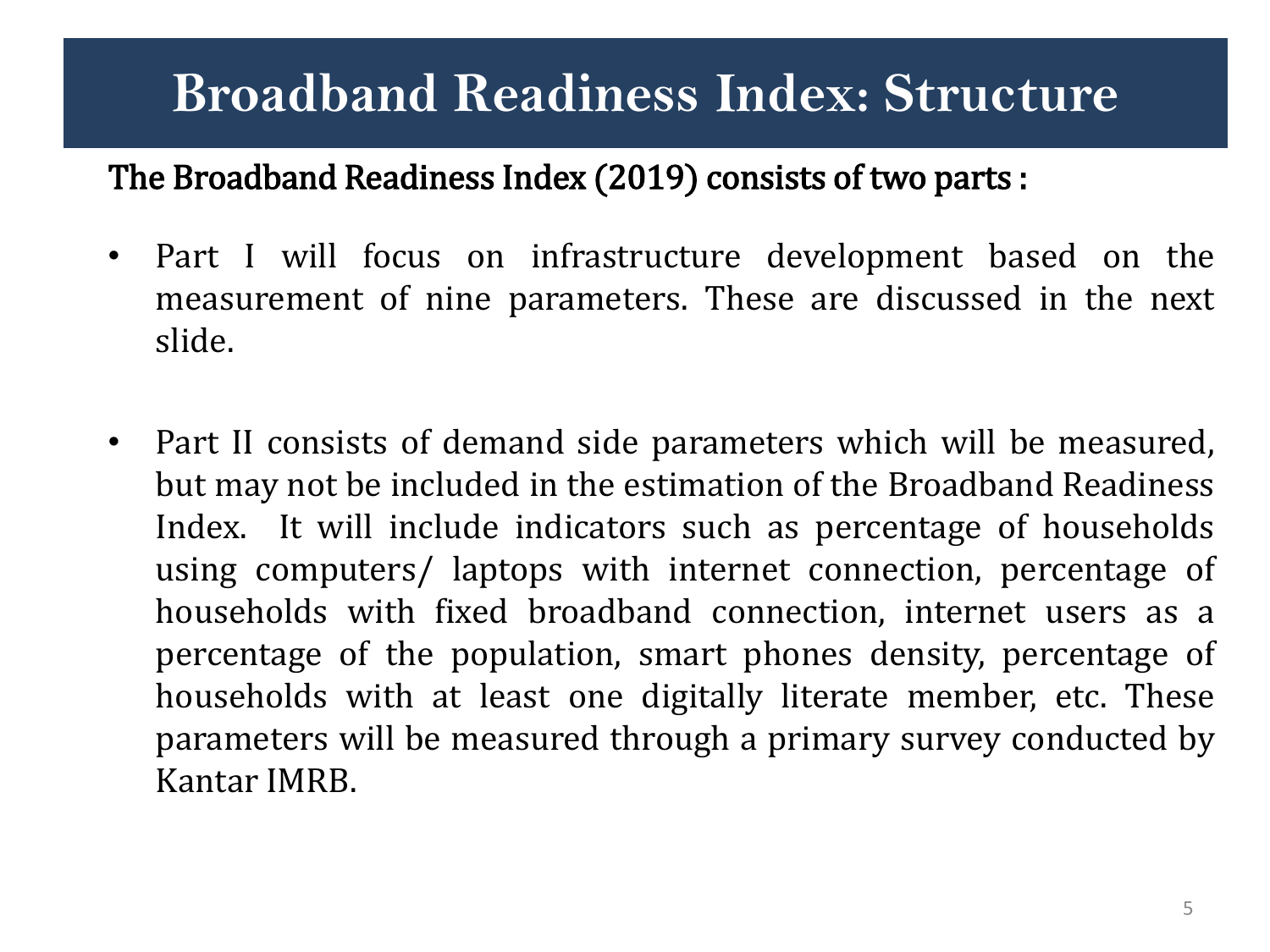## **Broadband Readiness Index: Part I Measurement Parameters**

- The measurement parameters focus on capturing
- Existence of policies enabling infrastructure development (*de jure* status)
- Implementation of existing policies (*de facto* status)
- $\triangleright$  Development of communications infrastructure
- $\triangleright$  Availability of supporting infrastructure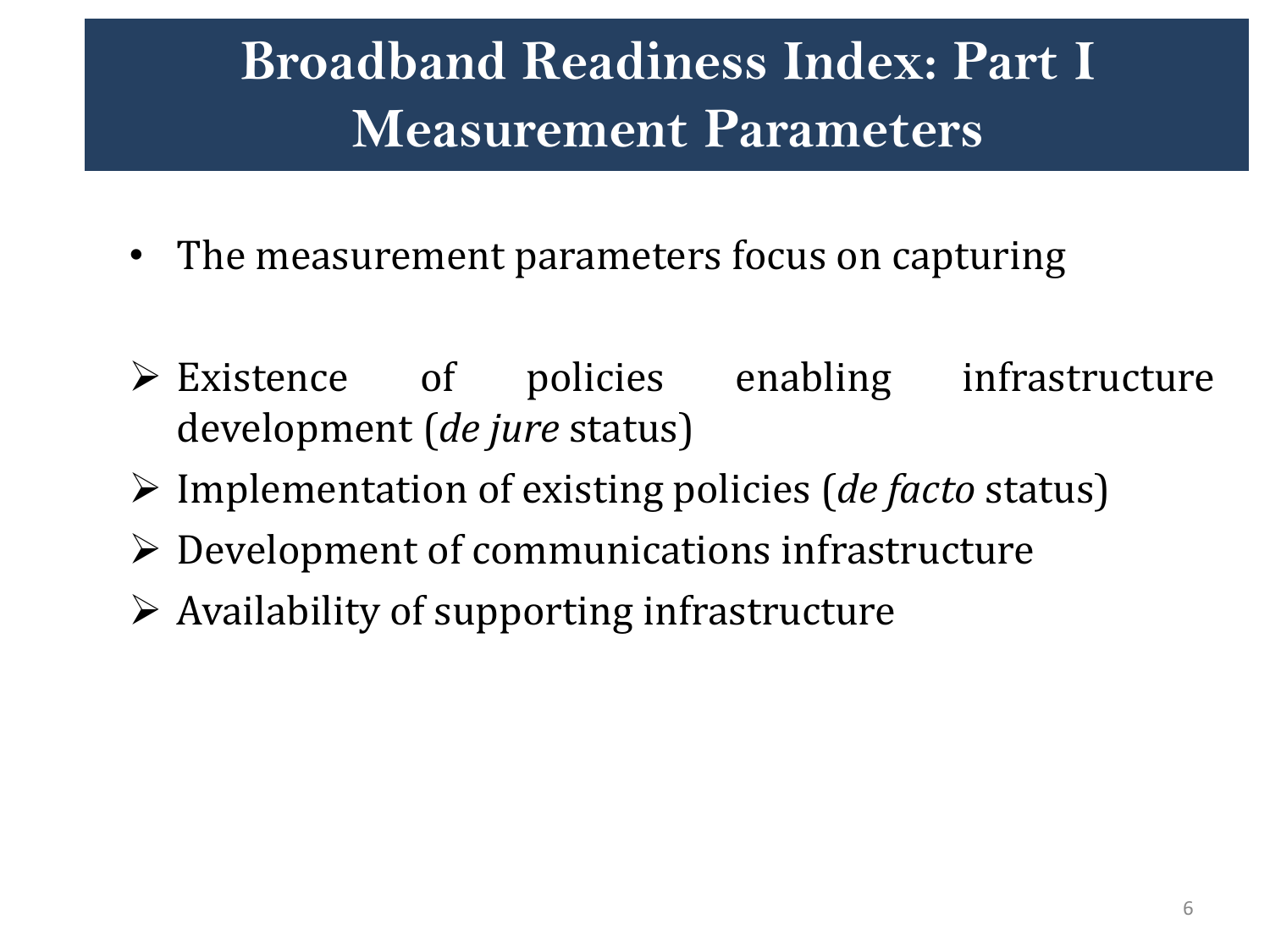## **Broadband Readiness Index: Part I Measurement Parameters**

| <b>Category</b>                                                                         | <b>Sample Questions</b>                                                                                                                                                                                                                                                                                                                                                                                                                                                                                 |
|-----------------------------------------------------------------------------------------|---------------------------------------------------------------------------------------------------------------------------------------------------------------------------------------------------------------------------------------------------------------------------------------------------------------------------------------------------------------------------------------------------------------------------------------------------------------------------------------------------------|
| <b>Existence of policies enabling</b><br>infrastructure development (de jure<br>status) | Does the state have a policy on Right of Way (RoW)? (based on Department of<br>$\bullet$<br>Telecommunications (DoT) RoW Rules 2016)<br>Has the state adopted the National Building Code 2016?<br>$\bullet$<br>Does the state have a common duct "Dig Once Policy"?<br>$\bullet$                                                                                                                                                                                                                        |
| <b>Implementation of existing policies</b><br>(de facto status)                         | • Please provide the number of RoW applications cleared by the state for towers in<br>the last one year beginning April 1, 2018 (with complete documentation)<br>Does the state have provisions for making Government lands and buildings<br>available for installation of telecom towers?<br>• Please provide the number of RoW applications cleared by the state for optical<br>fibre cable (OFC) in the last one year beginning April 1, 2018 (with complete<br>documentation)                       |
| <b>Development of communications</b><br>infrastructure                                  | • What percentage of mobile towers in the state are connected by fibre?<br>• Please provide the number of mobile towers in the state<br>Please provide the percentage of public hospitals and primary healthcare<br>centers in the state connected by fibre                                                                                                                                                                                                                                             |
| <b>Availability of supporting</b><br>infrastructure                                     | • Does the state have a standardized Request for Proposal (RFP) template<br>available for smart city implementation?<br>Please provide the percentage of districts in the state receiving priority<br>electricity connection for your telecom infrastructure on preferential tariffs for<br>commercial or industrial use<br>Please provide the percentage of state villages receiving priority electricity<br>$\bullet$<br>connection for your telecom infrastructure at commercial or industrial rates |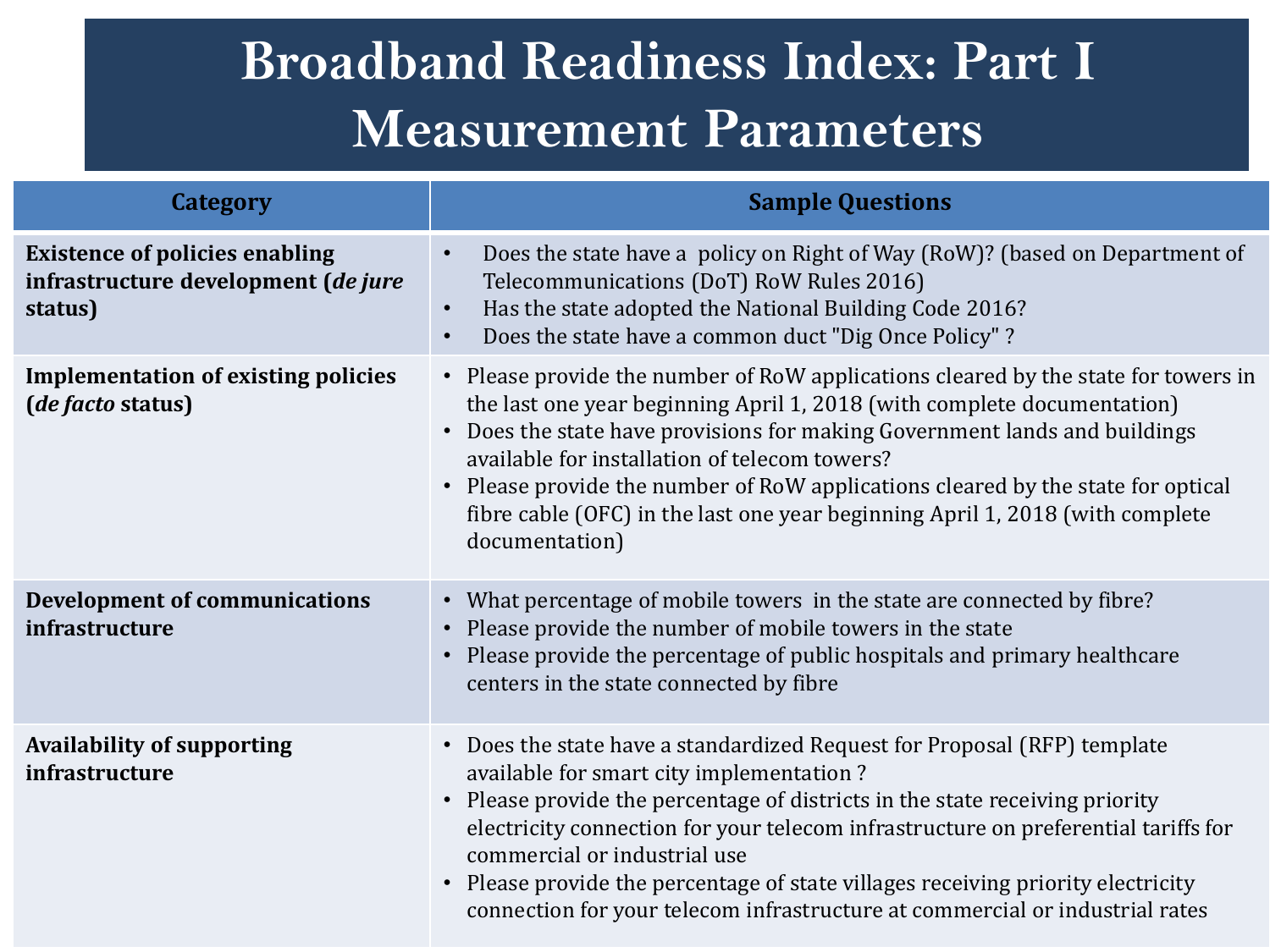# **Outcomes of BRI (2020)**

Collaborative effort by DoT, ICRIER and Industry Associations will help us deliver BRI 2020. The outcomes of BRI will include :

- Developing a state-level Broadband Readiness Index ranking states focused on RoW policies and the creation of fibre infrastructure, among others (Data as on December 2019)
- Identifying common issues hindering rollout of telecom infrastructure multiple policies, absence of single window clearance, multiple fees/ levies, non-availability of power, locational restrictions, etc.
- Identifying state-level digitisation programs and their effectiveness
- Identifying and evaluating best practices that can be adopted by other states
- Analysing and reporting state-wise demand side parameters number of mobile phone users, smart phone users, etc.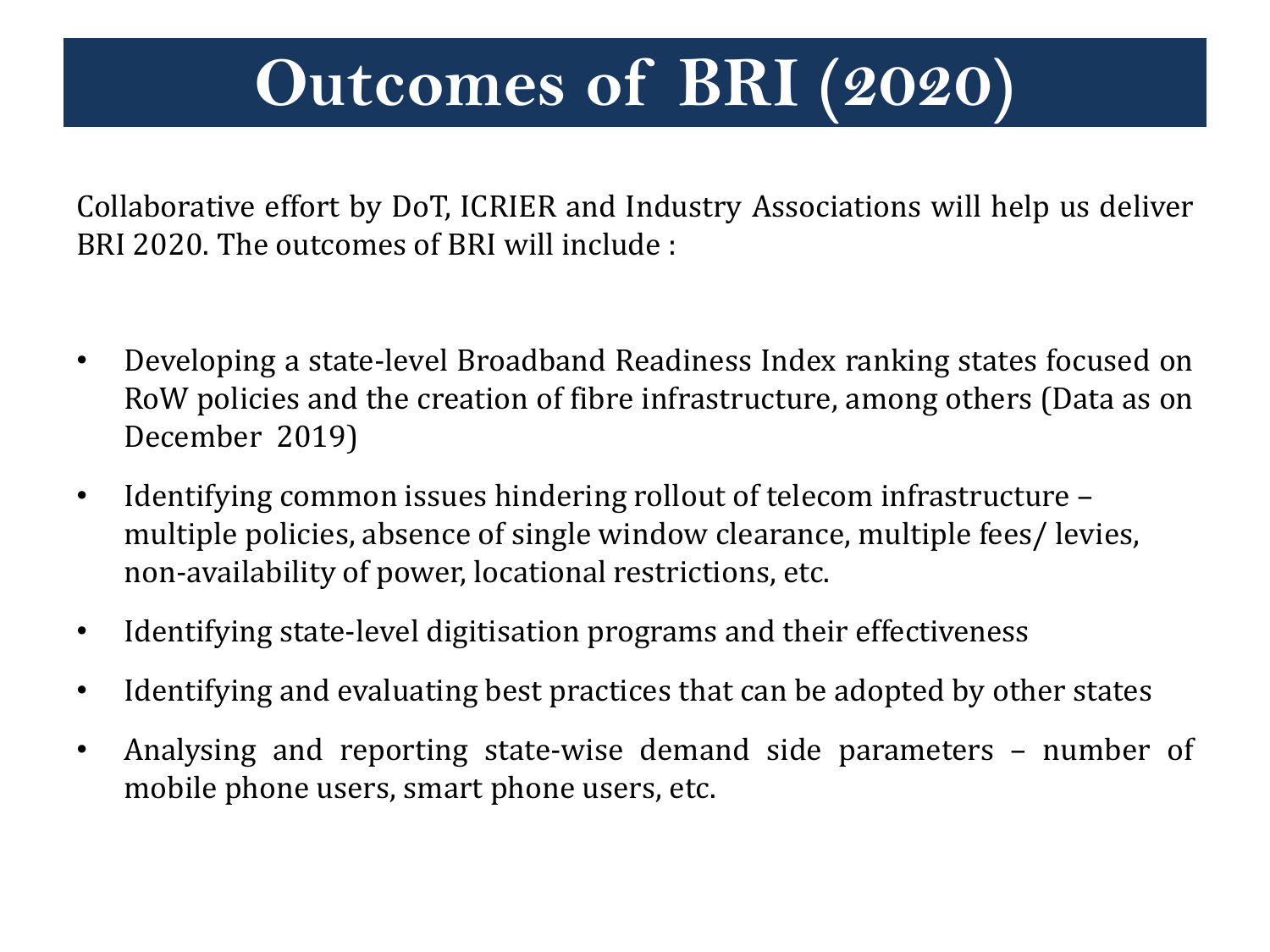## **Status update on Data Collection for States in the East and North East Region**

- A data collection template has been circulated to the states. There are 30 questions in all (Most discussed above). Responses from a state will only be visible to ICRIER.
- We are verifying data that has already been submitted by states
- For states who haven't submitted any responses or submitted partial responses, the deadline for data submission in March 6<sup>th</sup>

| States / UTs      | <b>Complete Data Received</b> | <b>Partial Data Received</b> | <b>No Data Received</b> |
|-------------------|-------------------------------|------------------------------|-------------------------|
| Arunachal Pradesh |                               | $\mathbf X$                  |                         |
| Assam             |                               | $\mathbf X$                  |                         |
| Manipur           |                               |                              | $\mathbf X$             |
| Meghalaya         |                               | $\mathbf X$                  |                         |
| Mizoram           |                               | $\mathbf X$                  |                         |
| Nagaland          | $\boldsymbol{X}$              |                              |                         |
| Tripura           |                               | $\mathbf X$                  |                         |
| West Bengal       |                               |                              | $\mathbf X$             |
| Bihar             |                               | $\mathbf X$                  |                         |
| Jharkhand         | $\mathbf X$                   |                              |                         |
| Odisha            |                               |                              | $\mathbf X$             |
| Sikkim            |                               |                              | $\mathbf X$             |

9